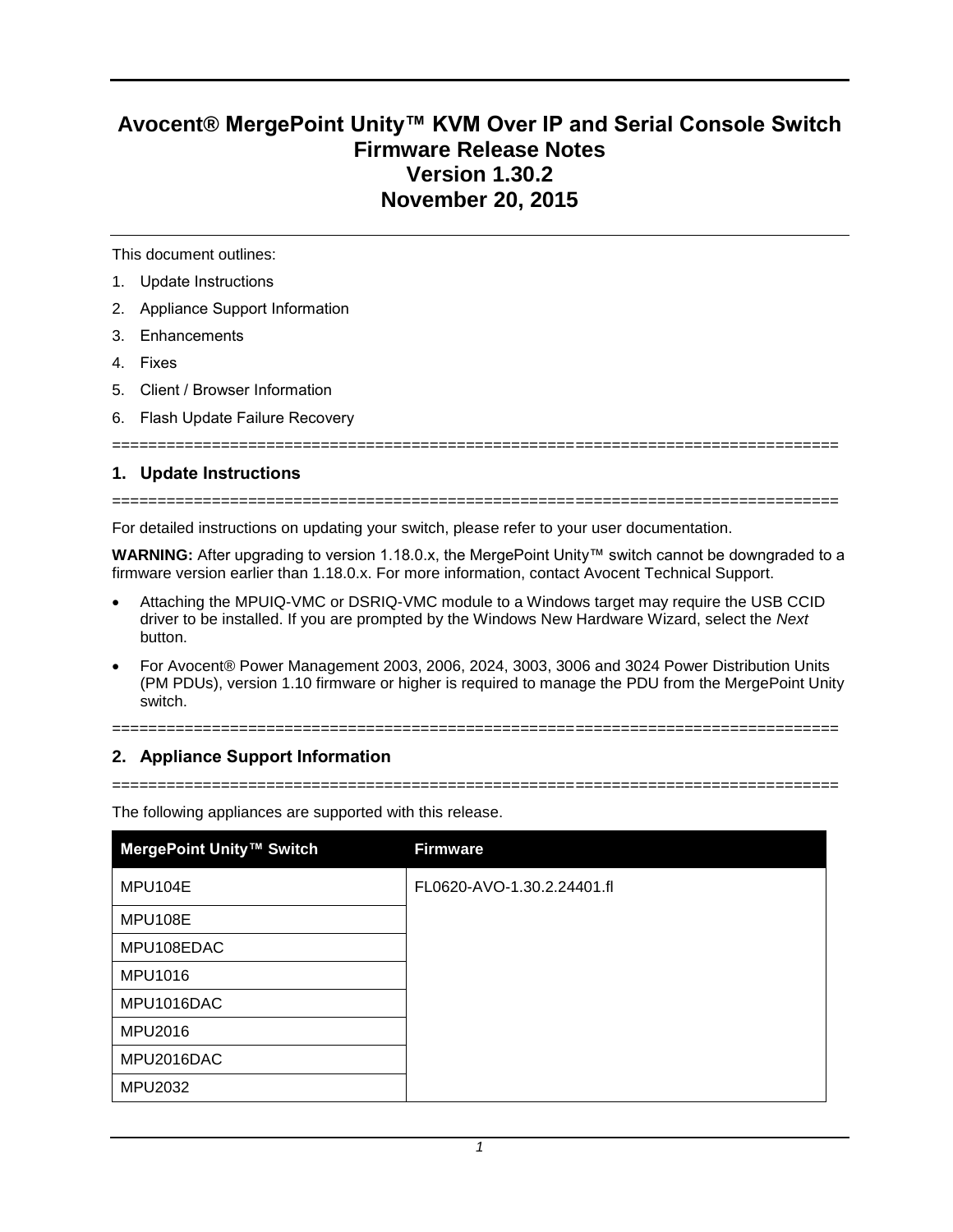| MergePoint Unity™ Switch | <b>Firmware</b>            |
|--------------------------|----------------------------|
| MPU2032DAC               | FL0620-AVO-1.30.2.24401.fl |
| MPU4032                  |                            |
| MPU4032DAC               |                            |
| <b>MPU8032</b>           |                            |
| MPU8032DAC               |                            |

**NOTE:** For CentOS targets, you should use a single mouse cursor or a dual mouse cursor with AMS disabled.

# **3. Enhancements**

================================================================================

================================================================================

- OpenSSL updated for "GHOST" vulnerability
- Support for JAVA 8 Update 60
- Support for IBM JAVA (L3 #65724201)
- Support for SNMPv3
- Support for IE 11 browser
- Support for 1366 x 768 widescreen mode
- Optional Target Port column in On-board Web Interface (OBWI)
- Added an "unbind from the DSView™ management software" option to serial console menu
- Updated FIPS 140-2 cryptographic module to Certificate #1747
- Improved product security

## **4. Fixes**

================================================================================

================================================================================

- L3 487234-405108972: **AltGr** key combinations not working with Linux client
- L3 487234-318103189: Unable to boot from virtual media ISO image
- L3 487234-364904932: Installation of Operating System (OS) using virtual media ISO image fails
- L3 487234-491959644: Pasting string through Putty session sometimes drops characters
- L3 487234-507678542: Mouse Interface Error during boot of the Dell C6220 server